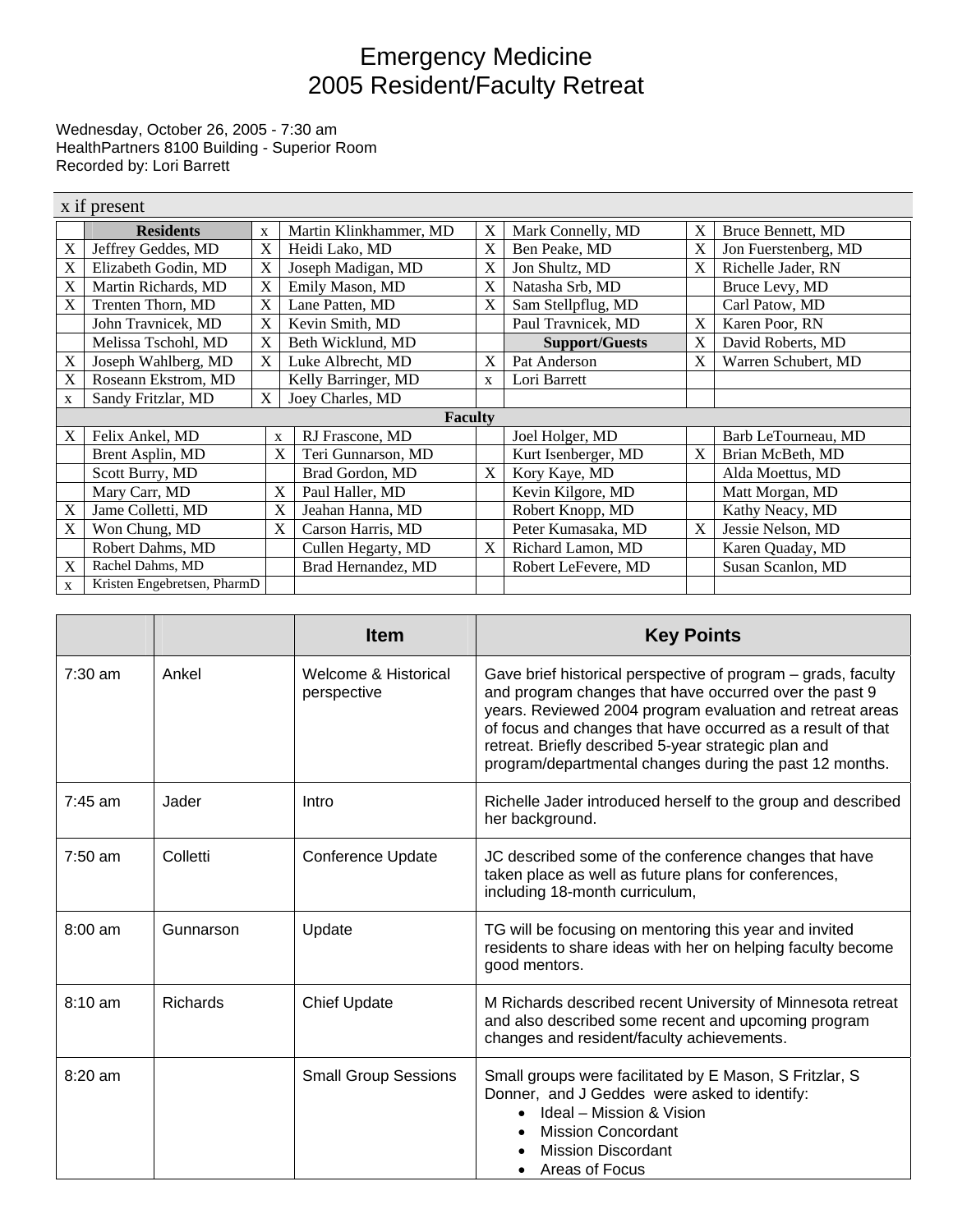|       | <b>Item</b>                     | <b>Key Points</b>                                                                                                                                                                                                                                                                                                                                                                                                                                                                                                                                                                                                                                                                                                                                                                                                                                                                                                                                                                                                                                                                                                                                                                                        |
|-------|---------------------------------|----------------------------------------------------------------------------------------------------------------------------------------------------------------------------------------------------------------------------------------------------------------------------------------------------------------------------------------------------------------------------------------------------------------------------------------------------------------------------------------------------------------------------------------------------------------------------------------------------------------------------------------------------------------------------------------------------------------------------------------------------------------------------------------------------------------------------------------------------------------------------------------------------------------------------------------------------------------------------------------------------------------------------------------------------------------------------------------------------------------------------------------------------------------------------------------------------------|
|       |                                 |                                                                                                                                                                                                                                                                                                                                                                                                                                                                                                                                                                                                                                                                                                                                                                                                                                                                                                                                                                                                                                                                                                                                                                                                          |
| 11:00 | Large Group<br><b>Summaries</b> | <b>Ideal - Mission &amp; Vision</b><br>Dedicated time for reading and research - 4<br>Back-up /Supervision<br>Graduated responsibility<br>Staff mentoring - 1<br>Core competency training<br>Bedside teaching - 7<br>Ready for competitive market - 4<br><b>Patient centered - 5</b><br>Use newest technologies<br>Good off- service training<br><b>EMS experience - 5</b><br>Research - 2<br>Broad based experience - 1<br>Flexible training time - 1<br>Responsiveness to resident concerns<br>Paid back up shift<br>Responsive to resident concerns - 4<br>Good communication between resident & ancillary staff<br>Individualized experience - 8<br>Good department management - 1<br>Adaptive - 2<br>See enough patients<br>ED exposure early in first year<br>Increase deliveries<br>Case based learning - 1<br>Evidence based teaching - 7<br>Projected project time - 4<br>Increase pediatric exposure - 4<br><b>Backup flexibility</b><br>Tailoring education to individual<br>Timely evaluations and feedback - 2<br>Time for away and international electives<br>Elective/selective time earlier in the residency<br>Pediatric case conference - 1<br>Interactive conferences<br>Journal Club |
|       |                                 | Talks on procedures<br><b>Mission Concordant</b>                                                                                                                                                                                                                                                                                                                                                                                                                                                                                                                                                                                                                                                                                                                                                                                                                                                                                                                                                                                                                                                                                                                                                         |
|       |                                 | Lots of Dept time - 1<br>Lots of Procedures - 2<br><b>Excellent critical care - 15</b><br>Early intubation and airway management - 4<br>One of few residency in hospital - 1<br>Chief's scheduling - 6 mo in advance<br>Great faculty - 2                                                                                                                                                                                                                                                                                                                                                                                                                                                                                                                                                                                                                                                                                                                                                                                                                                                                                                                                                                |
|       |                                 | Great residency camaraderie - 5<br>Good diversity patient population - 3<br>Staff diversity<br><b>Residents are marketable - 5</b><br>Supportive services<br>Resident/Fac retreat<br>Resident driven change - 10<br>Non clinical shifts - 1                                                                                                                                                                                                                                                                                                                                                                                                                                                                                                                                                                                                                                                                                                                                                                                                                                                                                                                                                              |
|       |                                 | Selective rotations<br>SAEM during G1 - 4<br>Scholarly project variety - 1                                                                                                                                                                                                                                                                                                                                                                                                                                                                                                                                                                                                                                                                                                                                                                                                                                                                                                                                                                                                                                                                                                                               |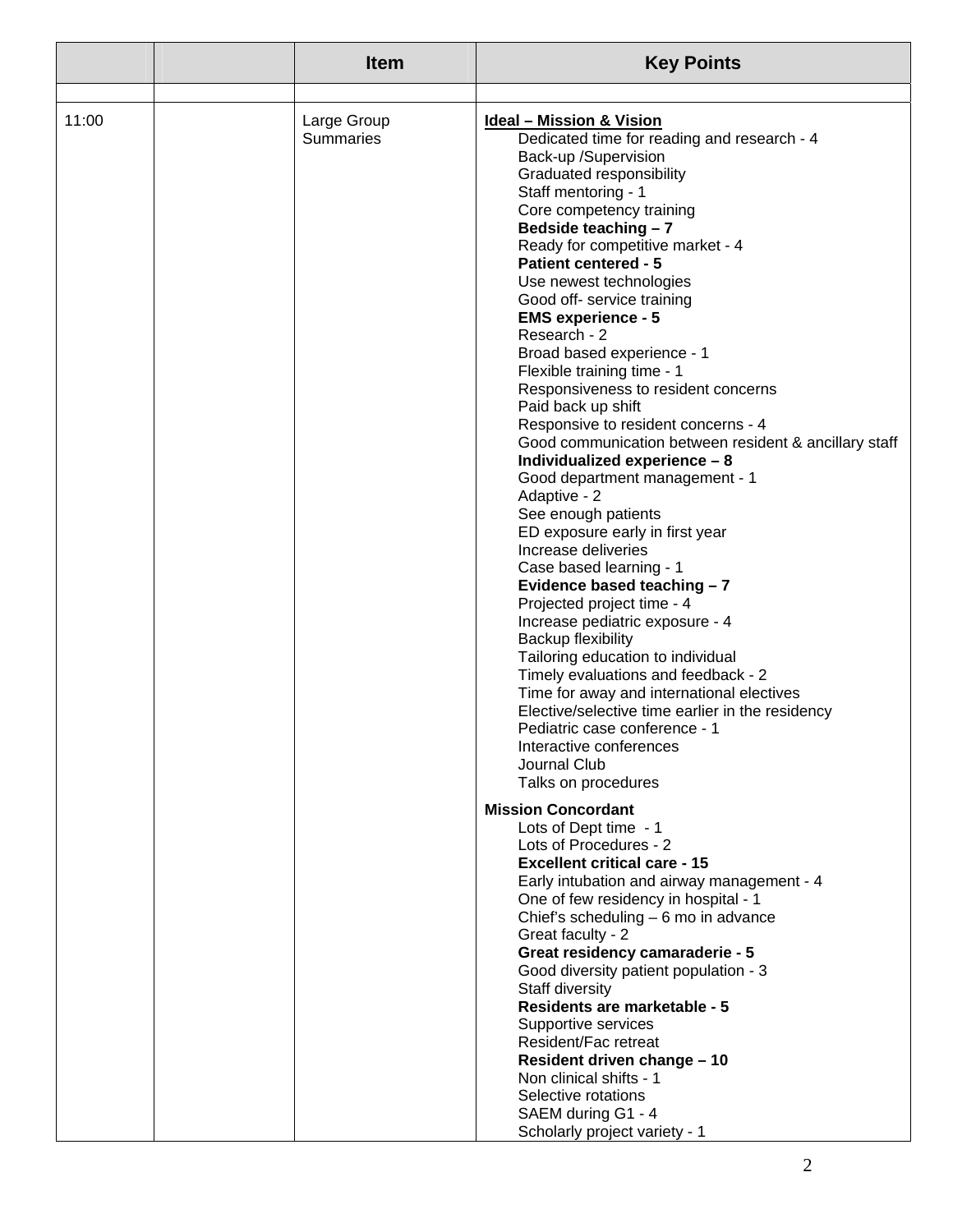|  | <b>Item</b> | <b>Key Points</b>                                                                               |
|--|-------------|-------------------------------------------------------------------------------------------------|
|  |             | Documentation options                                                                           |
|  |             | Collaborative care plans/guidelines<br>Administration rotation                                  |
|  |             | Interaction/relationship with Surgery - 1                                                       |
|  |             | <b>SICU rotation/procedures - 5</b>                                                             |
|  |             | SPC Kid rotation - 1                                                                            |
|  |             | Ortho rotation dramatic improvements                                                            |
|  |             | Cards rotation                                                                                  |
|  |             | 8-9 Hour shifts<br>Access to patient complaints                                                 |
|  |             | Great nursing staff                                                                             |
|  |             | Conference content                                                                              |
|  |             | <b>Mission Discordant</b>                                                                       |
|  |             | <b>Epic - 11</b>                                                                                |
|  |             | Push to increase flow/efficiency - 9                                                            |
|  |             | 1 <sup>st</sup> year and 3 <sup>rd</sup> years not working together<br>Faculty driven case conf |
|  |             | Evidence-based literature available at conference - 4                                           |
|  |             | Critical case to 1 1/2 hour - 1                                                                 |
|  |             | Staff present at conf                                                                           |
|  |             | ultrasound training - 12                                                                        |
|  |             | Size of residency - 1                                                                           |
|  |             | Inefficient processes - labs, x-rays - 5<br>Since Epic less time for teaching - 6               |
|  |             | Relationship with hospitalists - 9                                                              |
|  |             | PICU experience - 1                                                                             |
|  |             | <b>EMS after ED time</b>                                                                        |
|  |             | Ortho rotation – who actually get called during the day                                         |
|  |             | More structured 12 lead EKG reading - 5<br>Schedule flexibility - 2                             |
|  |             | ED Staffing - 2                                                                                 |
|  |             | Admin rotation unstructured                                                                     |
|  |             | Ortho rotation - 2                                                                              |
|  |             | X-ray review with staff - 5                                                                     |
|  |             | Layout of ED cumbersome - 2                                                                     |
|  |             | Not enough computers<br>Procedure lights - 1                                                    |
|  |             | ED structure - 1                                                                                |
|  |             | Communication with consultants                                                                  |
|  |             | Increase radology teaching                                                                      |
|  |             | Anesthesia rotation with CRNA students                                                          |
|  |             | Medicine training - basic medicine<br>Elective time - 3                                         |
|  |             | Fluoro machines in department                                                                   |
|  |             | <b>NALS - NRP</b>                                                                               |
|  |             | Timely feedback - 1                                                                             |
|  |             | Time to document - 2<br>Documentation feedback - 1                                              |
|  |             | National conferences – time to attend                                                           |
|  |             | More mid levels                                                                                 |
|  |             | <b>Areas of Focus</b>                                                                           |
|  |             | ED based ortho - 5                                                                              |
|  |             | U/S during ortho - 1                                                                            |
|  |             | U/S instead of tutorials<br>Feedback after shift - 4                                            |
|  |             | Drop cord test                                                                                  |
|  |             | Oral board prep - include outside faculty -2                                                    |